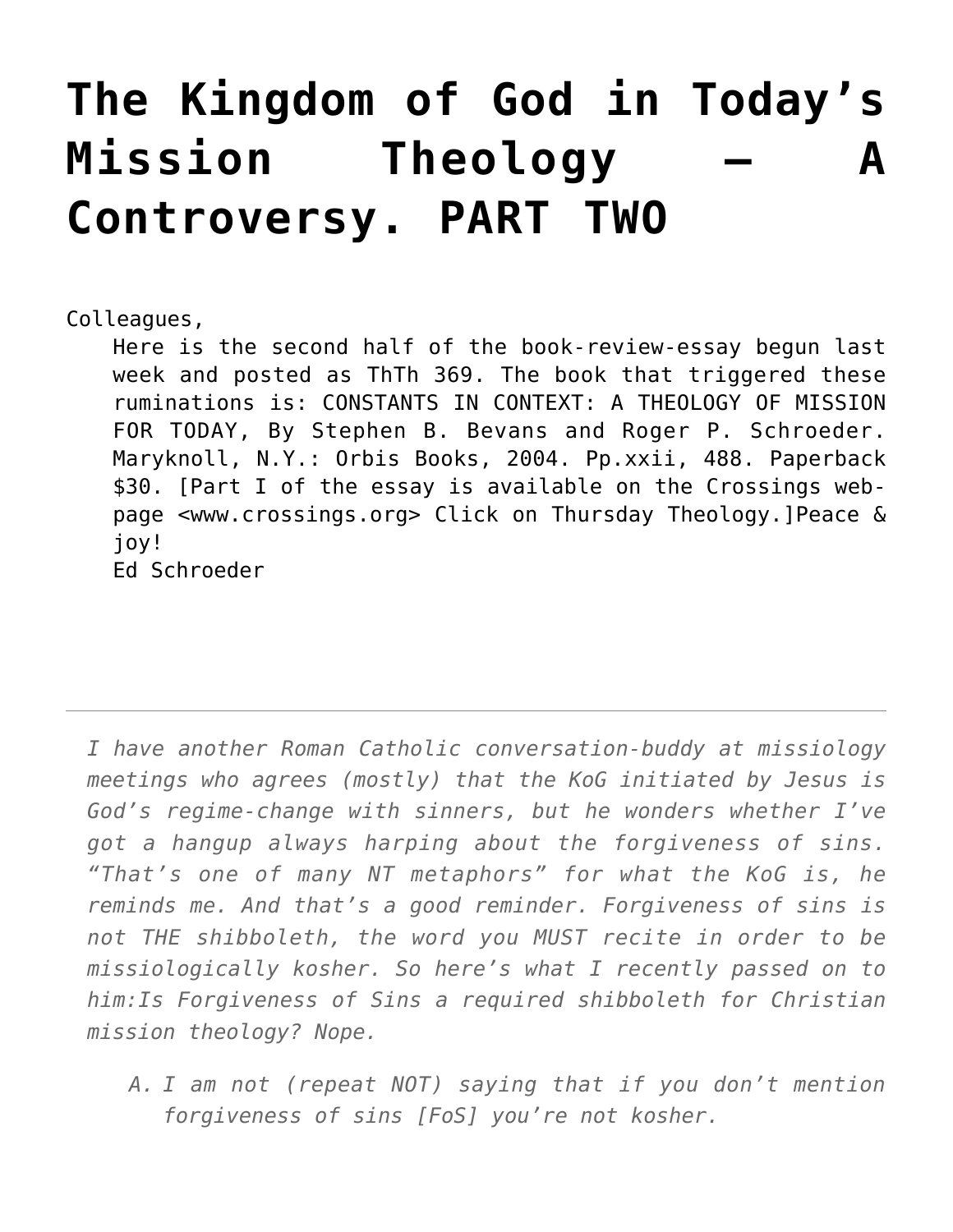- *B. What I am saying is that FoS clearly focuses THE good news on healing the sinner's God-disconnect.*
- *C. There are umpteen (well, at least a dozen or so) other Biblical metaphors for this operation. Central to all of them is that the sinner-and-God fracture gets remedied.*
- *D. Just off the top of my head I remember these:*
	- *Luke's penchant for lost and-found rhetoric (chapter 15) And it is lost from God and found again by God (through the work of Christ) that he's talking about, better, that his Jesus is talking about. Though Luke does get specific about FoS in his mission mandate at the end–even putting it in the mouth of the Risen One.*
	- *John's metaphors of "not having" God's own Life and "having" it. What that Life is all about, and how the "having" happens, shows up throughout his Gospel. He makes it "perfectly clear" — just in case the reader missed it–in his closing verse of chapter 20.*
	- *Paul's many metaphors for the Gospel healing the God-malady: bondage/freedom; cursed/blessed; slaves/heirs; bastards/adopted kids; and the biggie in 2 Cor 5 –not reconciled/reconciled to God. [N.B. I didn't even mention justification!]*
	- *The Epistle to the Hebrews likes the cultic lingo. E.g., Two diff. sorts of priests–one who doesn't (cannot) access the mercy-seat of God for sinners, and One who does.*
	- *Etc.*

*Summa. All of these say: Christ's unique work is to heal the God-fracture for folks. All these biblical metaphors are utilized to proclaim: Christ does it. And the writers do not intimate that there may be other options for getting this business done. They may be mistaken in that claim, but that*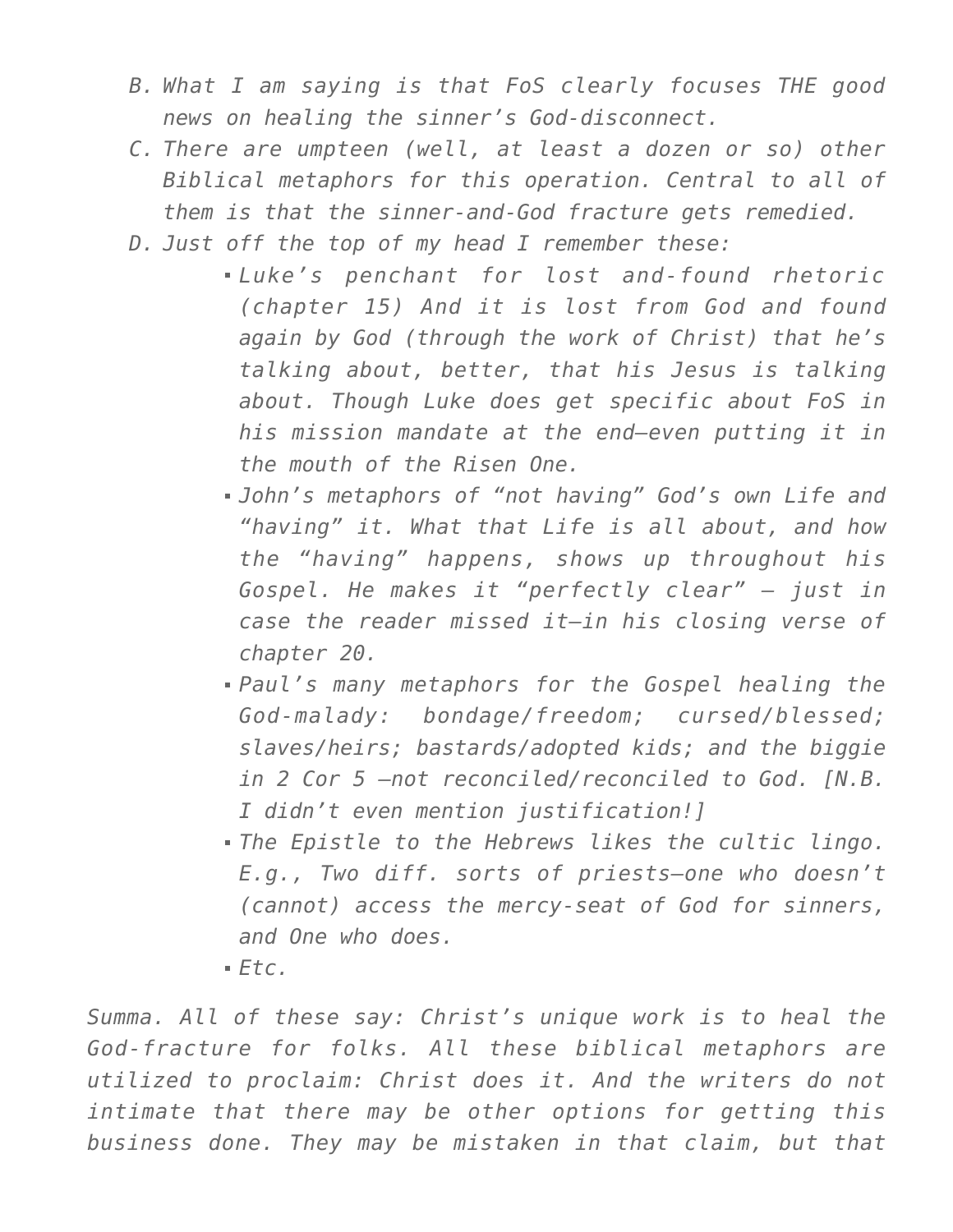*they make such a claim is indisputable.*

*Ergo, FoS is not my required shibboleth. Not at all. Attending to humankind' s God-fracture, the Gen. 3 agenda, is what I'm hollering about. The Bible offers many metaphors for this–and other languages doubtless have others that are useful. FoS probably is, however, a most obvious metaphor for getting the God-problem fixed. Also an "easy" image from which to move on to the human corollary it invites, viz., "faith," the trusting reception of the forgiveness offer. No wonder it appears often in NT rhetoric for the gospel.*

*At last year's week-long international missiological gathering in Port Dickson, Malaysia, we participants encountered the same two alternate readings for the Gospel of the Kingdom of God.*

*Herewith a few lines from my ThTh report to the listserve. [For the full text GO to ThTh #325 & 326, September 2 & 9, 2004 on the Crossings website: www.crossings.org]*

## *THE TWO GOSPELS AT PORT DICKSON*

*Teresa Okure called that to our attention at the midpoint of our 8 major presentations. "'Integrity of the Mission' is given full attention in the 4 papers we have heard so far," she said, "but no one yet has attended to 'in the light of the Gospel.' What is that Gospel? What its Light?" And then she gave her own answer focused on Jesus's life and work and, as I recall, in her view an event both "new" in God's work in the world and "necessary " for gospel to be Gospel — and for mission to have "integrity." She was offering us her version of the Gospel, a version I'll call Gospel B below. But that wasn't the version we began with in the first of the 8 papers. Call that one Gospel A. Here are its contours. . . .*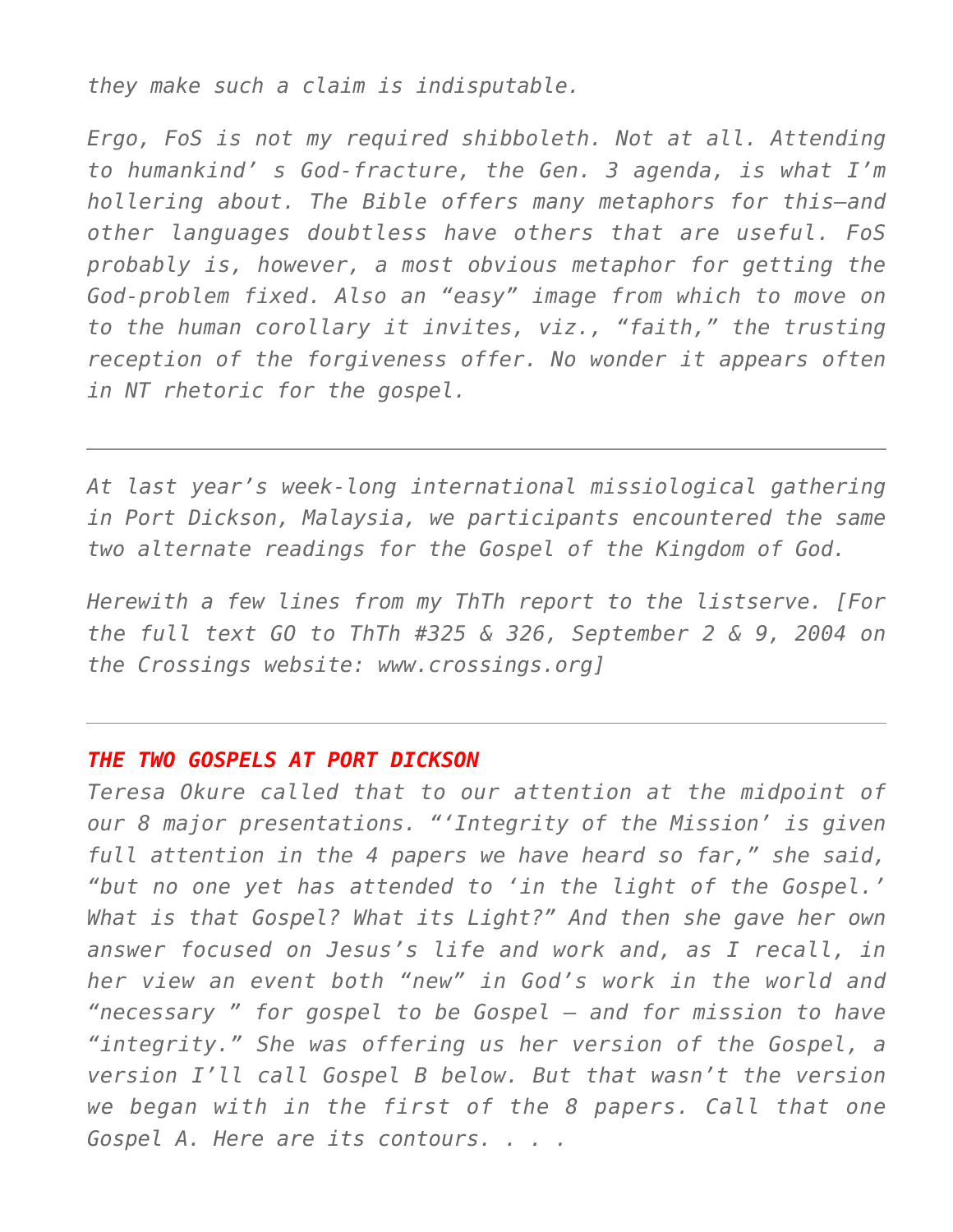*Gospel A is the mission Gospel offered in Constants in Contexts. S&R designate their own mission theology model as "prophetic dialogue." "Prophetic" means saying "no" to inhuman and unjust actions in human affairs throughout the world–and a decisive "no" to the sinful structures supporting them. [Here is where sin does get into the conversation, but not sin that needs forgiveness, rather sin that calls for extermination. Sorry, sinner. God's old regime is to be enacted here.] That prophetic "no" is also addressed to such destructive "sins" in our own and other religions.*

*"Dialogue" signals the mission agenda for Christians' encountering fellow worldlings from other world religions. Insofar as they are not culpable of the bad ethics that would activate the prophetic rubric, we are counselled to "recognize God's surprising presence outside of our exclusively Christian parameters." … People joining us as "part of God's life and God's vision for the world." (303) The premise is that God has only one regime operational in the world–and that regime consists of this: "God is a fountain of sending love." (303) That mono-regime practices no hermeneutics of suspicion, never ever anything that might be called the wrath of God. And it surely is in no way critical of good people–of whatever religious persuasion. Never mind Jesus' constant critique of the very ethical lives (Torah-faithfulness) of the Pharisees he encountered, or Paul's post-Damascus critical survey of his own life as a Torah-faithful Hebrew.*

*The presupposition for meeting the noble believer of other religions is that the Augsburg descriptor does NOT apply to her–"not fearing God, not trusting God, and curved into oneself." Thus she really is not a candidate for the forgiveness of sins. What's to forgive? If forgiveness is the*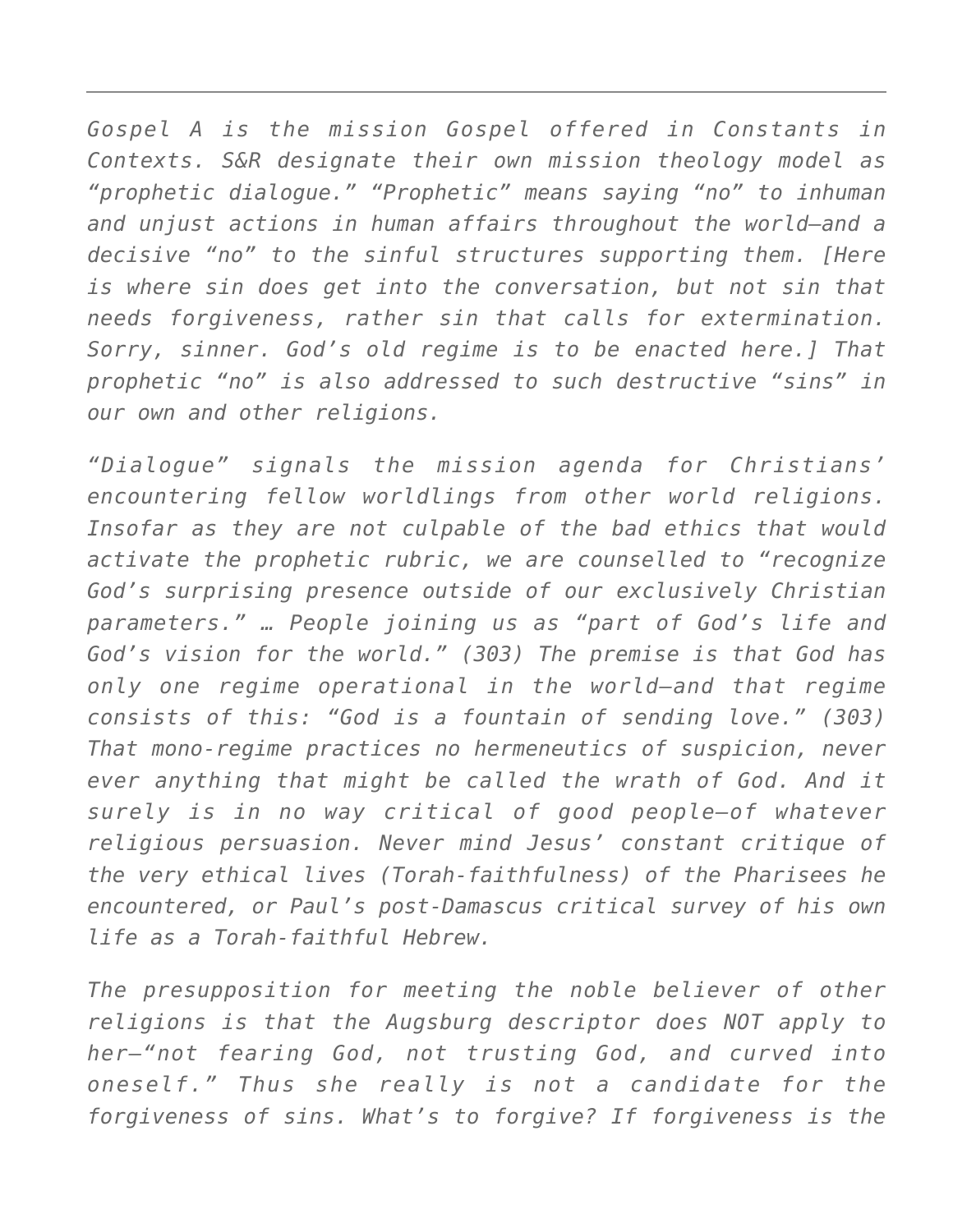*alleged center of Christ's KoG as God's "regime-change," then for her Christ did indeed "die for nothing." (NRSV Gal 2:21).*

*We didn't succeed in Malaysia last year–despite all our hype about dialogue with people of other faiths–to have any dialogue among ourselves about these conflicting visions of the Gospel. And in, with, and alongside that, no dialogue about the reality of the human dilemma, a.k.a., sinners, for whom the Gospel is good news. We haven't succeeded in the American Society of Missiology either. Some say that's just not the place for it. I wonder why not?*

*But that is where dialogue is surely needed. In-house. S&R are clear in the type of Gospel of God's Kingdom that they want at the center of "a theology of mission for today." Mutatis mutandis, it is the same theology that elicited the prophetic "no" from the Lutheran reformers in the tortured "dialogue" of the early years of the Reformation. And here is where conflicting hermeneutics return. The ancient scholastic theological axiom, "grace does not displace nature, but brings it to perfection," was abandoned by the Augsburg Confessors, though it had been their theological heritage too. The main reason they did so, they said, was that theology done according to the nature/grace axiom invariably diminishes the reality of sin [it can't REALLY be that bad, can it?] and correlatively necessitates a much diminished Christ, surely not one crucified and risen. It results in both sin and Christ being reduced in dimensions.*

*In the nature/grace axiom sin is seen as a moral defect, a deficit. Granted, human "nature" IS imperfect, but what's still left there is OK. Needed basically is a repair job, not a full mortification and then vivification. Christ's role as God's perfect agent of grace (though not God's only grace-agent) is to supply what is lacking in defective/damaged sinners and thus*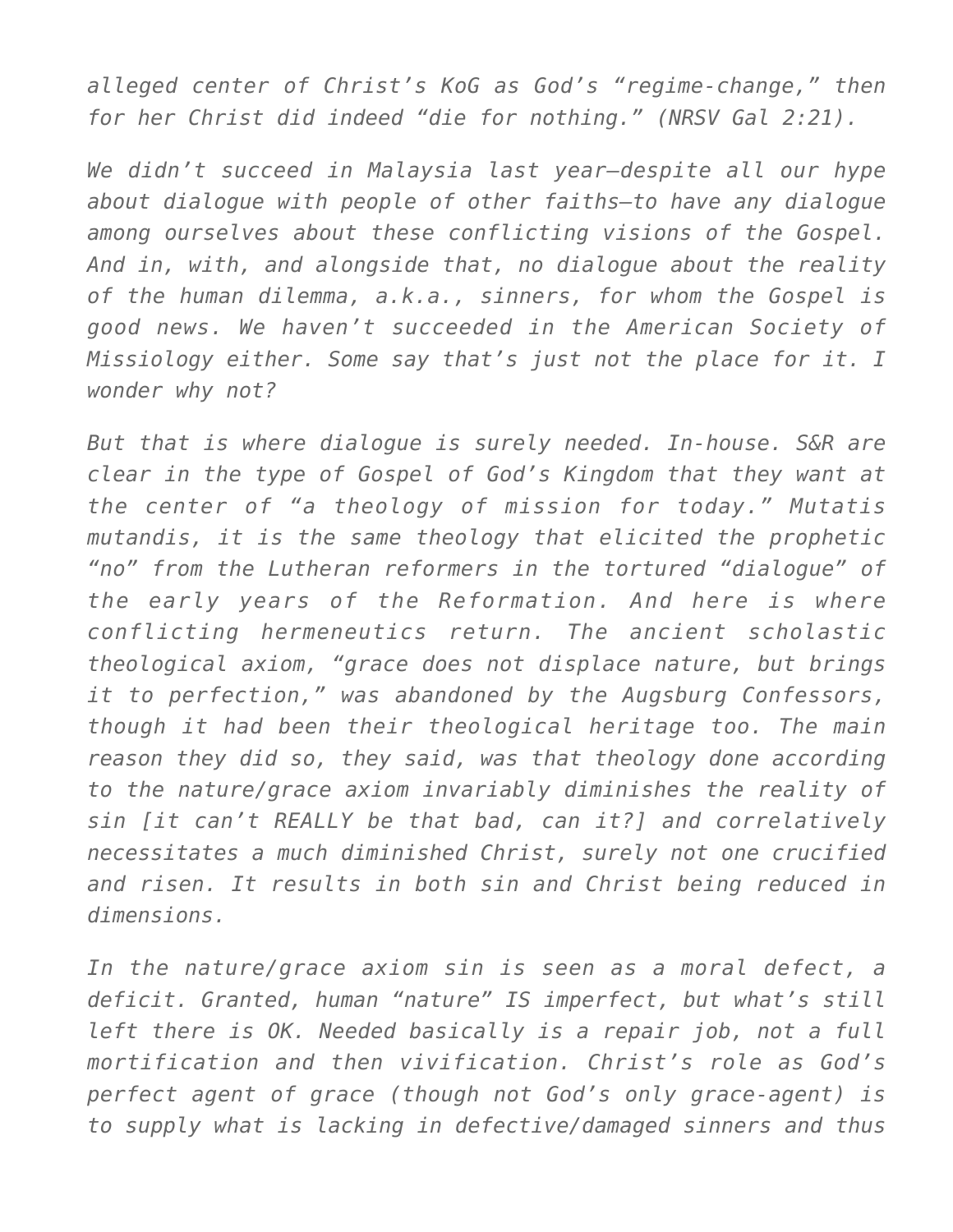*bring them to righteous perfection.*

*No way, said the Reformers. That's not the Biblical witness for either the bad news or the good news. And there, of course, we're back to hermeneutics: How do you read the Bible? Theologies of Mission cannot escape that sticky wicket either. Any claim about "constants" in Christian mission looks back to warrants in the Bible. Every looking back uses lenses, a.k.a., hermeneutics.*

*The scholastic hermeneutic derives from the nature/grace axiom above. The Lutherans rejected that axiom. It underdiagnosed the defect in "nature," they claimed, and correspondingly it needed a lesser Christ to supply the grace than is needed for healing. Their alternate axiom (you've heard it before in these postings) was the law/promise hermeneutic, which the Biblical writers themselves used. That's what they claimed. Here the law-lens let them see Scripture's own diagnosis of sin as "no fear of God, no trust in God, and incurvature into self." And the Gospel-lens exposed how radical, how Good and how New (how gospelly), Christ's regime-change with sinners really was. Too good not to be trusted.*

*Even with their modernity (Missio Dei, liberationist reign of God, and Christic universalism) S&R have not left the nature/grace axiom. Nor, I imagine, do they want to. As they spell out the "'six constants of Mission" in the three major sections of their own "prophetic dialogue" proposal in Part III–295ff, 317ff, 340ff–the scholastic/Lutheran standoff resurfaces.*

*E.g., sin on p. 302–"humanity without the full understanding of the depths of God's love," a deficiency notion vs. the "activist" enmity toward God in the Augsburg description cited above.*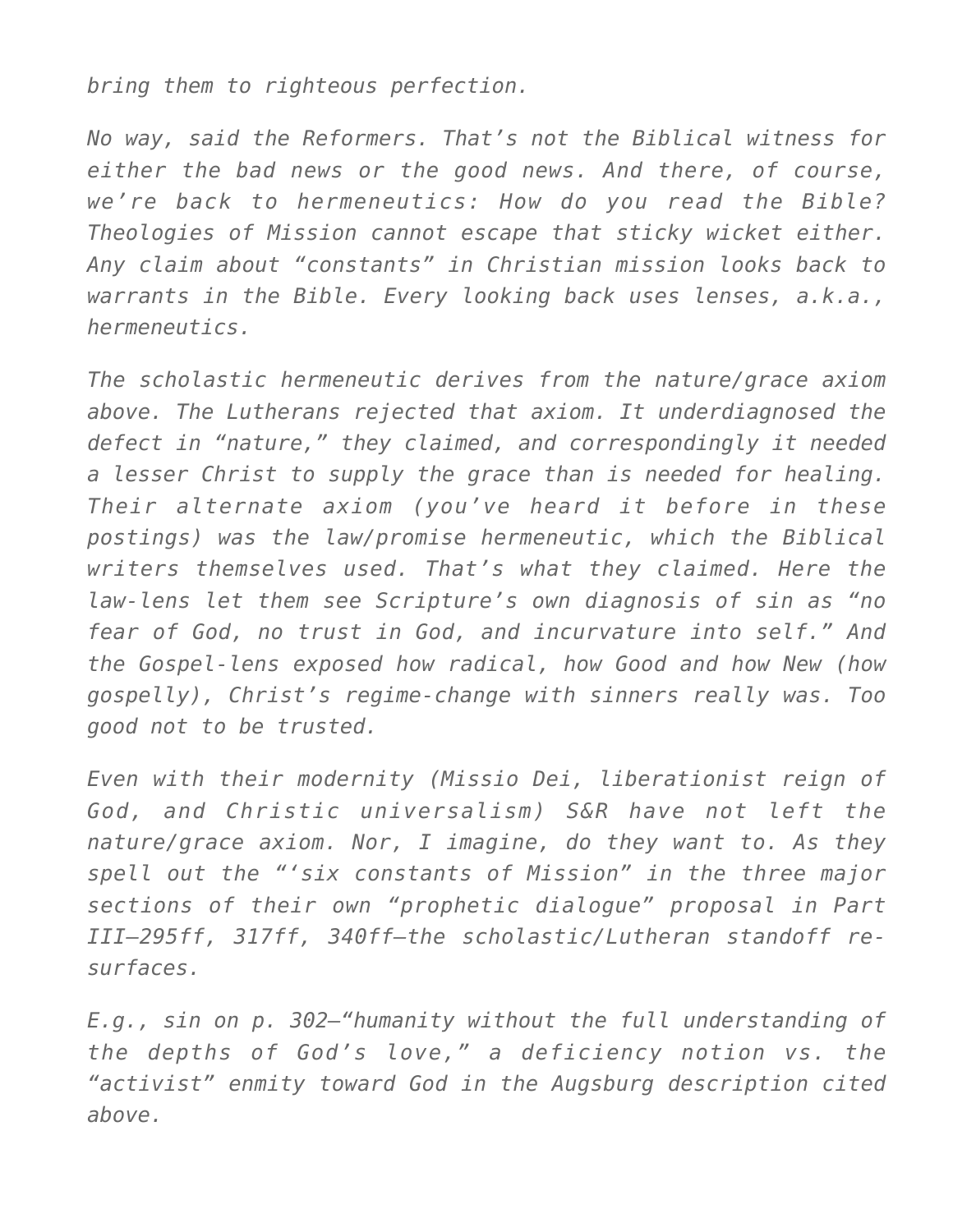*E..g., Christ crucified on p. 317, "Jesus was handed over to death because of his convictions about the radical transformation of the religious and political world that the reign of God demanded" vs. the Reformers alternate proposal (quoting Paul in Romans 4): "He was handed over to death for our trespasses and raised again for our justification."*

*Luther is no major player in this otherwise intentionally ecumenical book. He is mentioned six times. One citation even hypes him (quoting pioneer Lutheran missiologist James Scherer) as "a creative and original missionary thinker," but there is no follow-up on what that all might mean. Luther does get a bum rap, I think, in another reference to his "penal substitution" theory of the work of Christ. Which puts him in the Type A column of mission theologies on the S&R blueprint: "key word: law." That's a howler.*

*So they don't know Luther. That's evident even apart from this boo-boo. But the same is true of lots of Lutherans, also Lutherans talking about the KoG in missiology today. They too don't know. But they could, just by looking into Luther's Large Catechism with its explanation of the KoG petition of the Lord's Prayer.*

*"What is the kingdom of God? Answer: Simply what we heard above in the Creed [the immediately preceding section of his catechism], namely, that God sent his Son, Christ our Lord, into the world to redeem and deliver us from the power of the devil, to bring us to himself, and to rule us as a king of righteousness, life and salvation against sin, death, and an evil conscience. To this end he also gave his Holy Spirit to deliver this to us through his holy Gospel and to enlighten and strengthen us in faith by his power." Note the trinitarian theology in this KoG proposal.*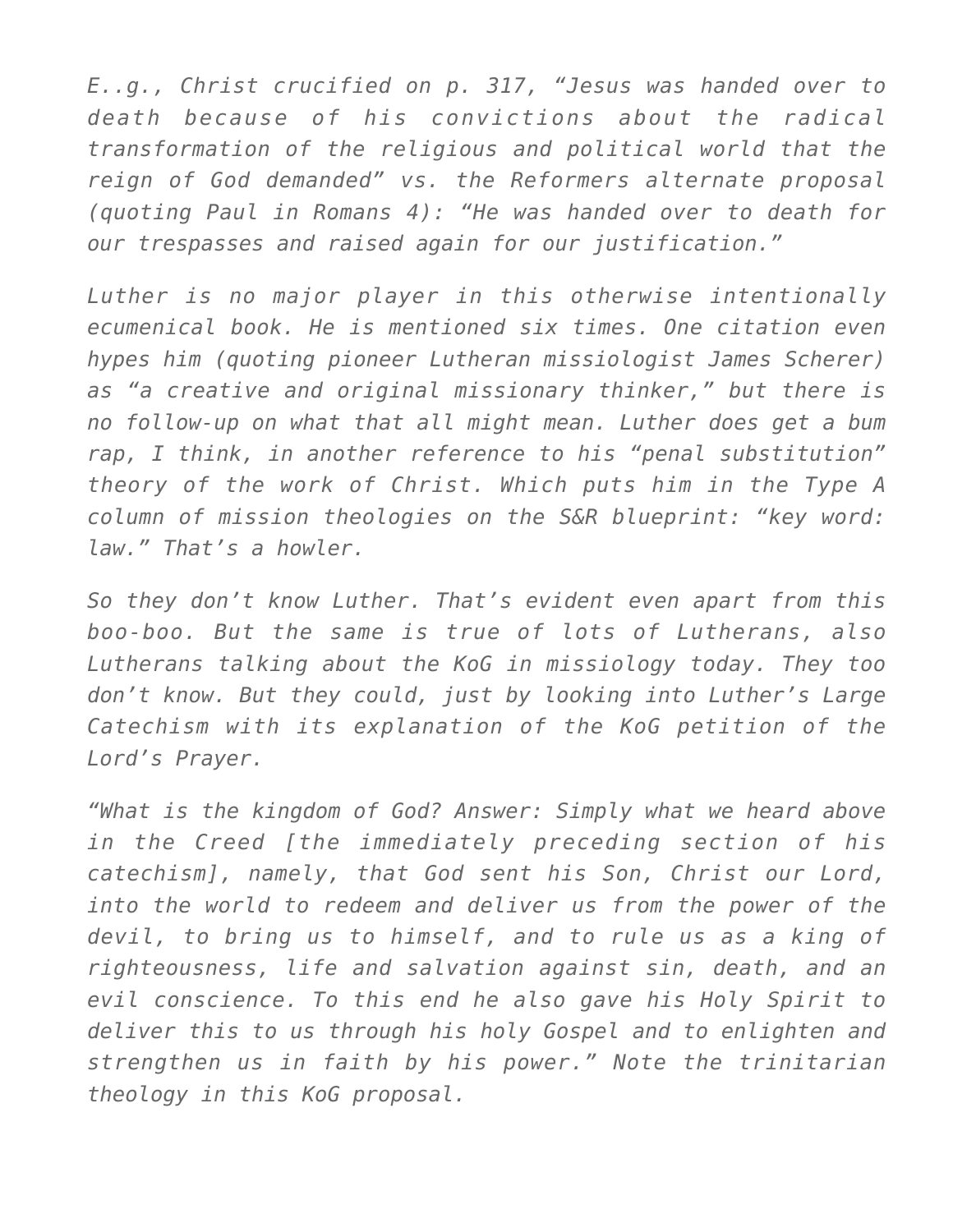*Is that regime-change or what? But notice WHERE the regime changes–in our God-relationship, and that bi-laterally. First from God's side in God's "sending Christ . . . to bring us to himself," and subsequently from our side in a "faith" that now trusts this rule-change "given" by the Holy Trinity.*

*In the next paragraph Luther signals the mission trajectory of this kingdom petition. "This we ask, both in order that we who have accepted it may remain faithful and grow daily in it and also in order that it may find approval and gain followers among other people and advance with power throughout the world. In this way many, led by the Holy Spirit, may come into the kingdom of grace and become partakers of redemption, so that we may all remain together eternally in this kingdom."*

*Is there any connection here to the agenda being hyped in much of KoG theology today, the agendas of peace, justice and the integrity of creation? Not in this kingdom petition for Luther. That's not the KoG agenda. "From this you see that we are not asking here for . . . a temporal, perishable blessing, but for an eternal, priceless treasure and for everything that God himself possesses. "*

*Are then the this-worldly blessings of peace, justice and creation's preservation not in the Lord's Prayer? Yes indeed, they are, but they come in the fourth petition with what all comes under the umbrella of "daily bread." God gives daily bread–"even to the godless and rogues"–thus apart from any Christ-component in the transaction. It's God's left-hand regime in action. It happens apart from the efforts of the One now sitting at God's right hand. In short, all those daily bread goodies do not bring the super-goodies in the KoG package–"bring us to God and generate faith."*

*Yet daily bread is big stuff. Just how big is that loaf?*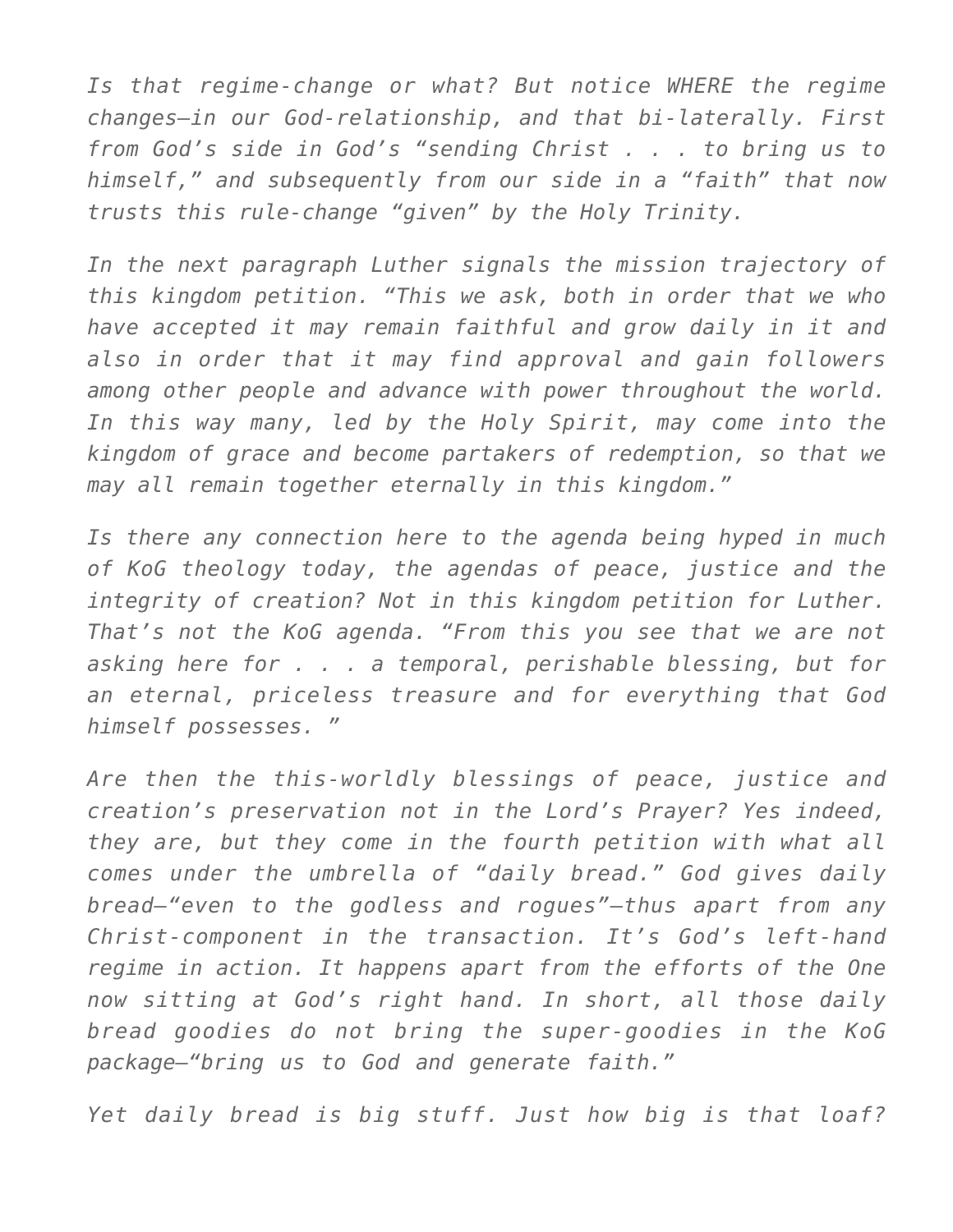*"Everything that belongs to our entire life in this world. . . not only food and clothing and other necessities for our body, but also peace and concord in our daily activities, associations, and situations of every sort with the people among whom we live and with whom we interact–in short, in everything that pertains to the regulation of both our domestic and our civil or political affairs." Never once does Christ's name appear as Luther expounds on the daily-bread petition. Why not?*

*God has other agents assigned to these agendas. Hundreds of them! "Governme nts . . . rulers . . . the emperor, kings, and all estates, especially the princes of our land, all councilors, magistrates, and officials." And even closer to home "spouse, children, and servants . . . faithful neighbors, and good friends, etc." In Luther's vocabulary these agents are all God's left-handers–caring for and preserving God's old creation and us within it.*

*But they–Christians included in their left-hand callings–are incapable of fabricating the New Creation. They do not have the wherewithal to bring on the KoG, the regime-change that reconciles sinners to God. Godly agents they indeed are. But not "God-ly enough" to carry out the task of the incarnate son of God–in his body on the tree. It's that simple. God was in Christ attending to that agenda. Scripture never predicates this achievement to any other of God's manifold agents throughout the world.*

*But after Easter–after Christ's achievement–he does pass on this unique authority to his disciples–expressis verbis "to forgive sins." So with those connections, they become agents for the regime-change that was once his and his alone. Themselves now re-created to have a right-hand in addition to their left, they become "little Christs" in the right-hand*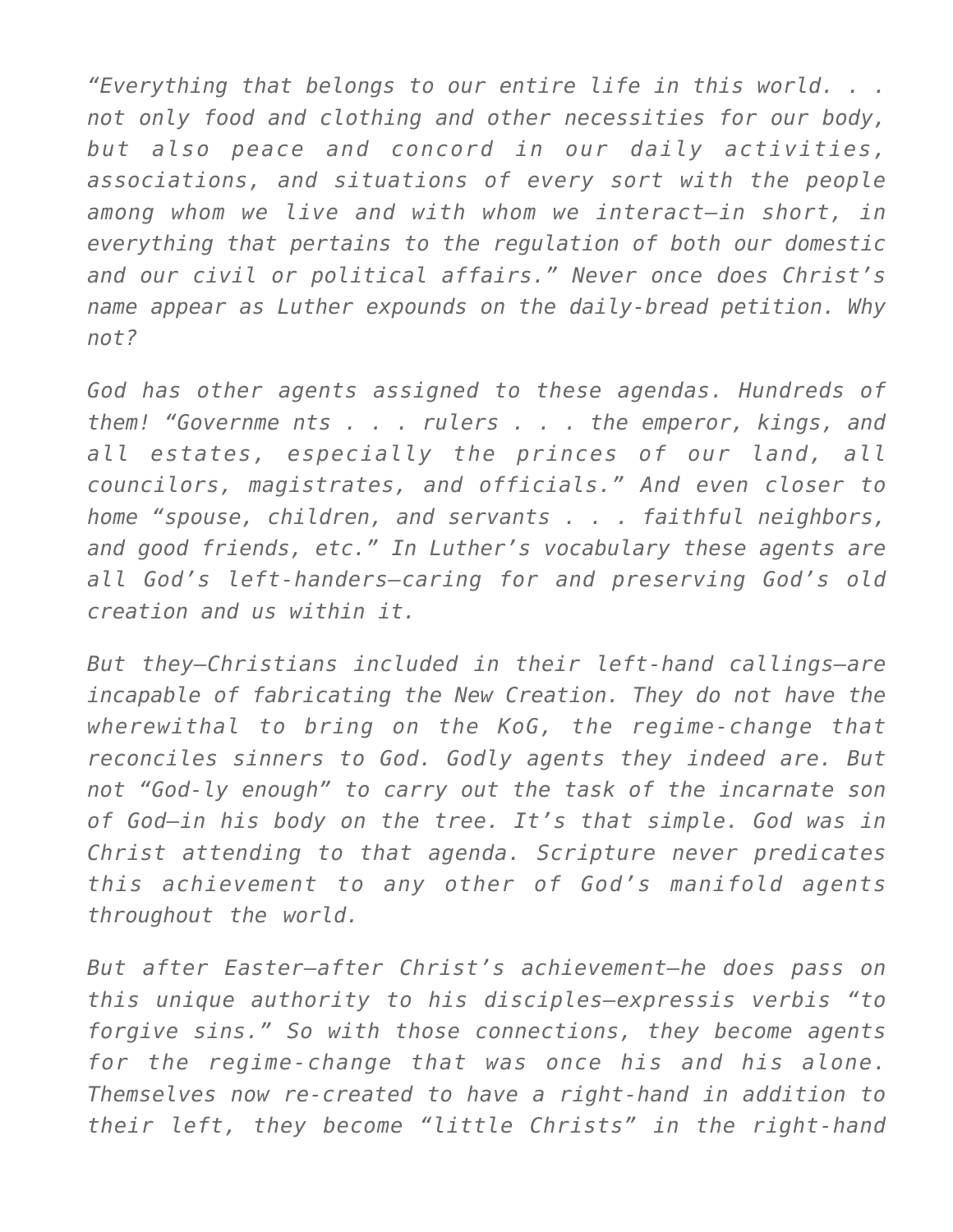*regime called KoG. Of course, they get this clout, and the chutzpah to exercise it, only by virtue of God's original Right-Hander hanging on to them–and they to him.*

*Summa. The agenda of peace, justice and the integrity of creation is the stuff of the daily bread of human life; it is not the stuff of the KoG, God's reconciling regime-change with sinners. The fourth petition is distinct from the second. In both we are still petitioners. It is still the same deity, with two different agendas. One cares for creation, the other redeems it. The scripture's own anthropomorphic image of an ambidextrous deity helped Luther get a hold of it.*

*One fundamental "creative and original" element in Brother Martin's missiology is that the mission of God's regime-change (a.k.a. the KoG) has a constant venue INSIDE the existing church. The church itself is a constant mission field, because "other" Gospels regularly find home there, just as they do in the non-church world. So the baptized, when they get hooked on these other gospels, become a mission field. Right from the first generation of church history it was so. The Galatian church became a mission field again AFTER Paul had evangelized there. Already within his lifetime an "other" Gospel came there to roost. Ditto for the Corinthian congregation, where a Gospel of pneumatic ecstasy moved in to supplant the one the apostle had planted there.*

*That might be called one of Luther's mission axioms: Wherever an "other" Gospel is the one people trust, there is the mission field. The semi-Pelagian preaching and practice of the medieval Latin church was an "other" Gospel. The "Platzregen" [cloudburst] of THE Gospel was passing away. Thus, by definition, the Holy Roman Empire and the Holy Roman Church–even with nearly 100% of its citizens baptized–became a mission field. That was Luther's mission field. He acknowledged*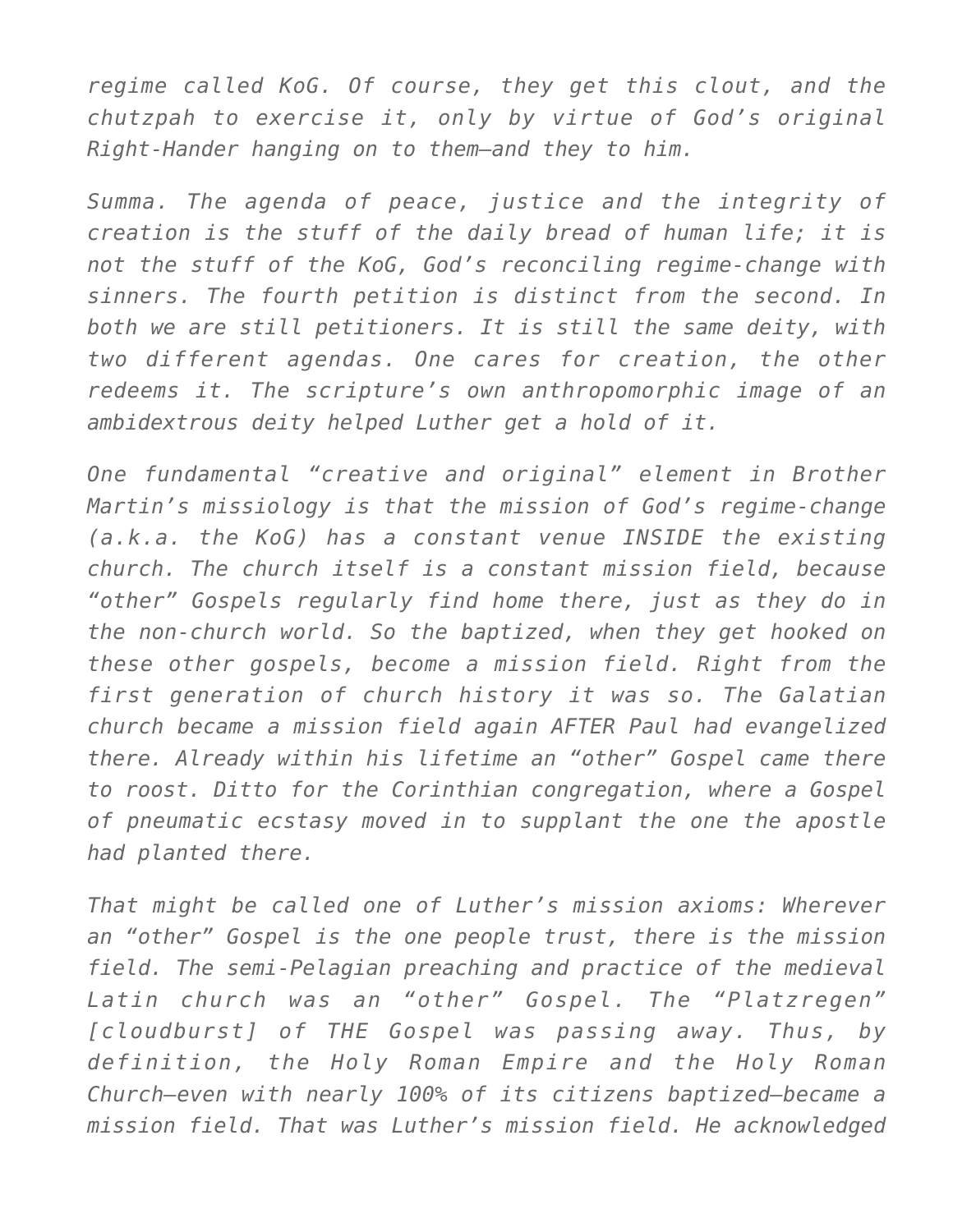*that outside Europe there were mission fields aplenty. But inside the Holy Roman Empire was where God had put him to promote the Platzregen. Luther found the Platzregen image in the OT prophets (Amos 8 for one) where God's cloudburst has ceased. Drought prevails with people "running to and fro to seek the word of the LORD, but they shall not find it." And why? Because God has had enough of their infidelity and has moved the Platzregen elsewhere. Though the downpour is a refreshing image, it has a critical edge. If/when God's refreshing rain (his reign of mercy) is scorned, God moves the Platzregen to new mission fields. Note who is the prime mover in mission movements.*

*Luther's definition of mission in action could be as simple as "turning on the faucet" to let this cloudburst happen. Whether or not "Christianity" has arrived in any given place does not yet verify that the Platzregen is happening. You need to check the rain-gauge and see what's in it. It's not enough that there is something in the rain-gauge. You have to sample the contents: is it Gospel or isn't it? As with the wine and wineskins Jesus spoke of, other liquids also show up to mimic the real stuff. ABSENCE of Gospel in the rain-gauge = ABSENCE of the Platzregen = PRESENCE of the mission field. That may be just as true in any American congregation of whatever denomination as it is in the streets of majority Buddhist Bangkok. Check the rain-gauge.*

*Summa. S&R's mission theology of "prophetic dialogue" has its hand on a different faucet. It's the faucet of the Fourth Petition of the Lord's Prayer, from which God's blessings do indeed flow. They put it under the rubric of the Kingdom petition. But it doesn't fit there. That's a different faucet. Peace, justice, integrity of creation shower upon the earth because God is God. The KoG cloudburst comes only because Jesus is the Christ.*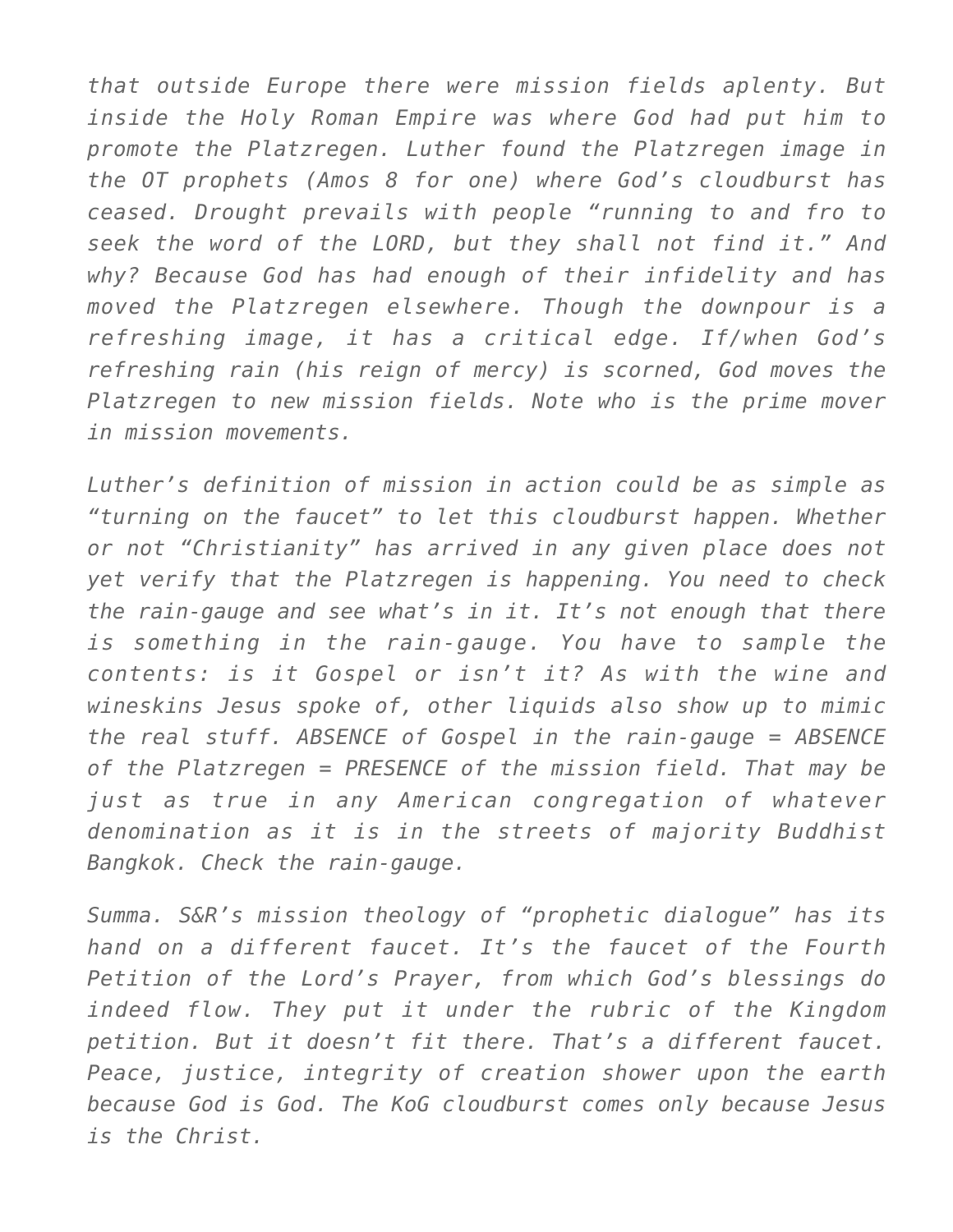*S&R have produced a powerful case for the mission theology they propose. One signal of its power is that at last month's annual meeting of the ASM, a new member of the society, a Mennonite, I believe, seeing Schroeder on my name-tag, came to thank and praise me for producing Constants in Context. It took me a few seconds to catch on that he thought I was Roger Schroeder. As a newcomer he hadn't met either of us before. But he had read the book and he was euphoric. I led him to Roger, who was just across the way, introduced him, and then heard his thanks and praise repeated as I faded away.*

*"Everybody" sees S&R's work as the successor to what has been the modern classic text, David Bosch's TRANSFORMING MISSION, his magnum opus, his life's work (1991). Bosch was tragically killed in his native South Africa in an auto accident just as his book was coming off the press. His own hermeneutic lenses were those of Dutch Reformed Calvinism. Though Luther gets more page-space and more knowledgeable appreciation in Bosch's book, the notion of Kingdom of God that glues his work together is not Luther's. It's Calvin's unitary notion of God's one and only one regime. Jesus does not constitute a "regime-change" on God's part, but a fulfillment of what God has already been doing from eternity. We humans are the ones who do the changing–in ourselves and in our world–once we have encountered God's one consistent regime. But God doesn't change. Ditto for God's regime.*

## *Conclusion*

*The controversy about the KoG is a controversy about how to read the NT texts where the term occurs. It is also a controversy about Christology–both the work and the person of Christ: what was "God in Christ" doing? and what sort of person does Christ have to be in order for this work to happen? The KoG, when it arrived in Jesus, was a conflict-concept from the very first pages of the NT. Starting with King Herod's bloody*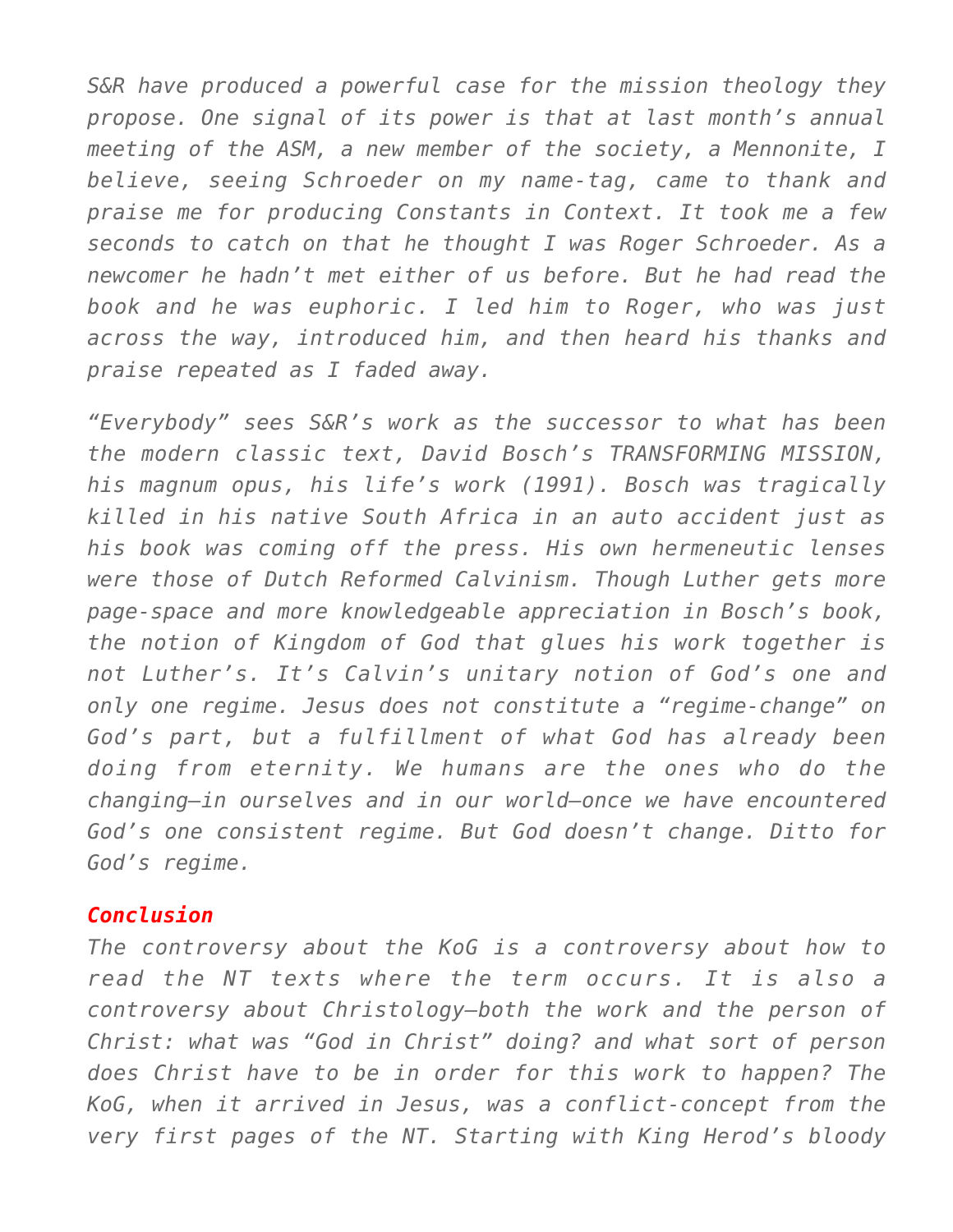*response at Bethlehem, to the kingdom cross-examinations in the courtrooms of the Sanhedrin and of Pilate, to the disciples' own "dumb" question seconds before Jesus' ascension–"Lord will you at this time restore the kingdom?"–they don't get it. It's perceived as a new way to manage the world, not God's new way to "manage"–mercy-manage–sinners. You might write an entire church history–all 2 millennia of it–using that controverted theme, the KoG, as the cantus firmus. It was the fight between the Holy Roman Emperor and the Holy Roman Pontiff throughout the Middle Ages, it was Luther and his opponents both to the left and to the right, it's in today's ecumenical theology–not just missiology–across the board. It's in, with, under large chunks of America's global Messianism today.*

*The alternate perspective proposed above, in a few theses–*

- *1. Law/promise lenses are the Lutheran proposal for reading the Scriptures.*
- *2. Those lenses let us see the ambidextrous word and work of God–left and right–in Scriptures.*
- *3. Two distinct regimes (from the same God) are illuminated by such Scripture reading.*
- *4. Bi-focal reading of these regimes exposes the KoG in Jesus as God's regime-change with sinners.*
- *5. This KoG is a change "coram deo," where God and human sinners interface and interact, not "coram hominibus," where human sinners interface and interact.*
- *6. "Coram deo" does not relegate KoG to some "spiritual" unreal world, but focuses it at the center of human lives–what we fear, love and trust. Or don't fear, love, and trust.*
- *7. God's manifold agents in God's old regime are powerless to alter the realities of human life "coram deo." Their turf and competence is coram hominibus. No more.*
- *8. By definition "coram deo" regime-change happens only when*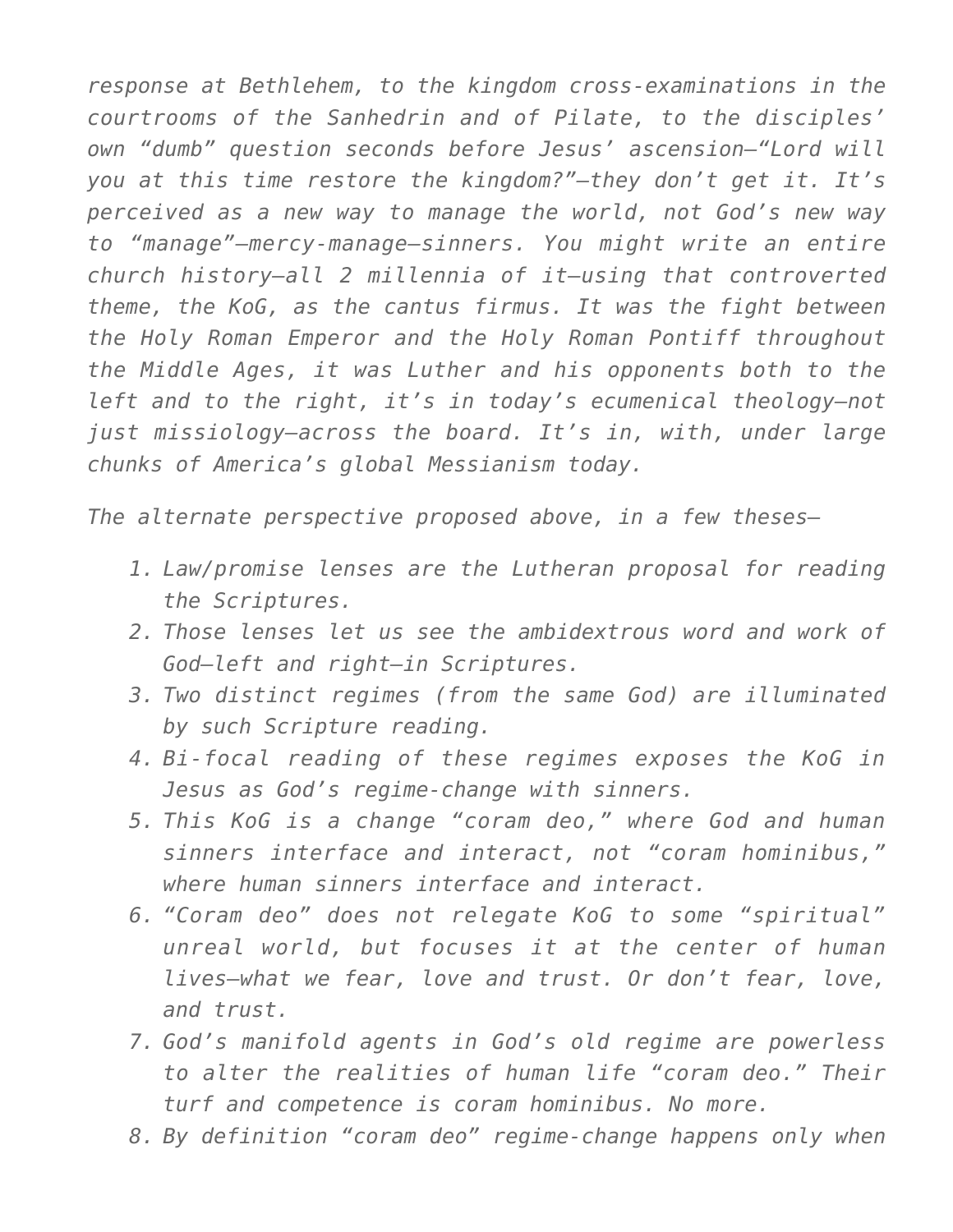*Deus (e.g., in his beloved Son) takes the initiative. So a particular "person" is necessary for the "work" of regime-change to happen at all.*

- *9. Human beings, even with "image-of-God" heredity, aren't person-enough to do it. However, after their Christencounter, it's a different story.*
- *10. And how long will it last? How long will either regime last? In Matthew 24 Jesus gives a clue: "Heaven and earth (including God's providential care and preservation regime therein) will pass away, but my words (e.g., Son, be of good cheer. Your sins are forgiven.) will never pass away." Seems clear. One of God's regimes is terminal. The other (hallelujah!) isn't. We have his word for it.*
- *11. KoG mission theology is grounded in the one that lasts.*

## *Epilogue–*

*A Lutheran "theology of mission for today" is what those folks at Luther (sic!) Seminary should be confecting in their fall conference. My counsel–too late, of course, since the program is printed, the topics assigned (and besides, they didn't ask me)–is to scrub the focus on social-cultural contexts, and be REALLY RELEVANT to the American THEOLOGICAL context we live in. And do so by . . .*

- *1. spelling out "regime-change" as the distinct Lutheran claim for what the NT says about Christian mission, and doing so contra the mono-regime theology that has hijacked the Kingdom of God in America's mainline churches;*
- *2. getting mono-regime theologians–starting with S&R–onto the program as presenters of their convictions, and then letting real dialogue ensue. Paul on Mars Hill once*